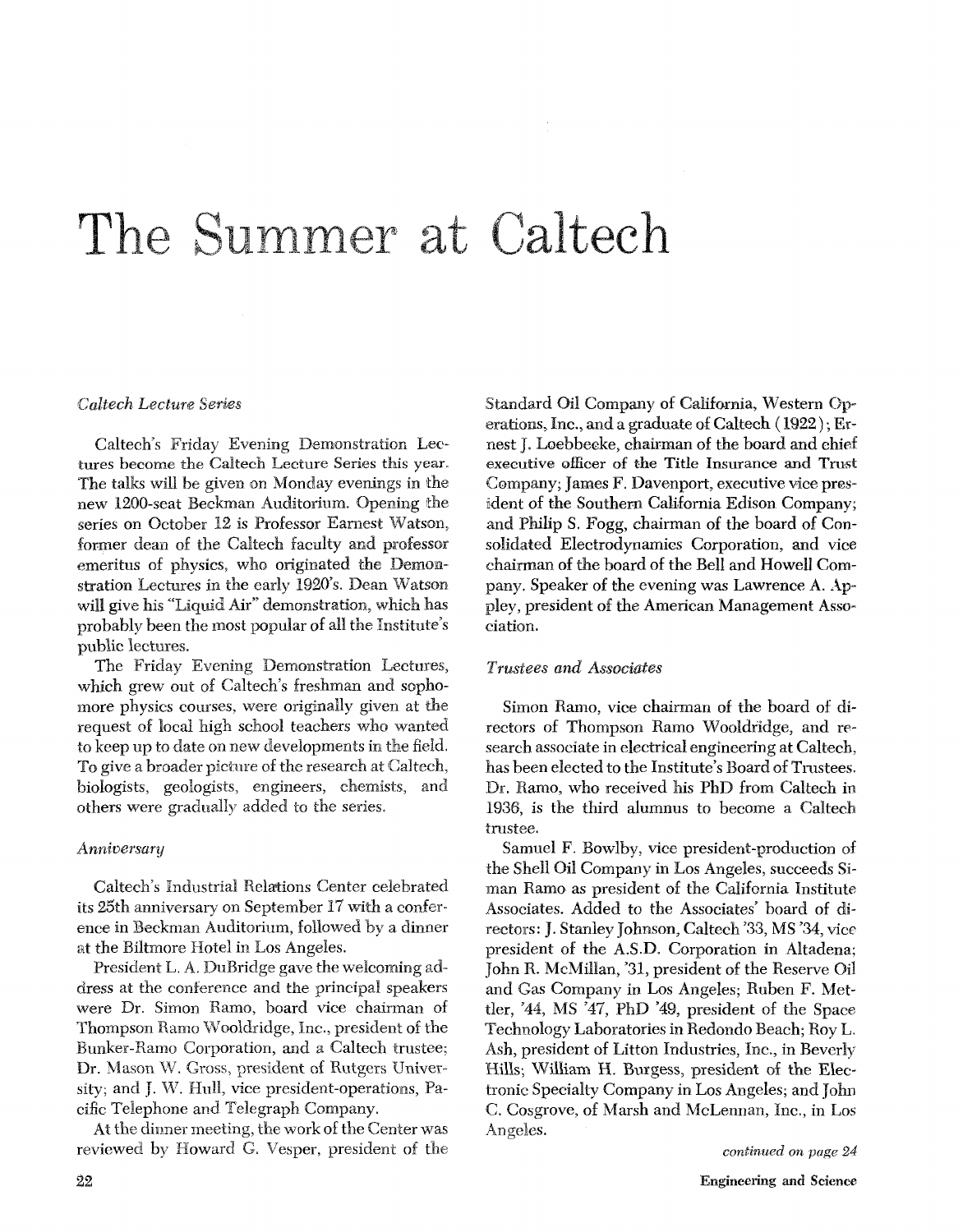## *Leonard* S. *Lgon*

Leonard S. Lyon, a trustee of the California Institute of Technology since 1950, died of pneumonia on August **13.** He was 68. S gal firm of Lyon and Lyon in Los Angeles, he specialized in patent and antitrust cases. Mr. Lyon served as president of the California Institute Research Foundation, a member of the Caltech Associates. a director of the Stanfor and an active contributor to the Caltech Developmerit Fund.

### **Frederick Hanley Seares**

Frederick Hanley Seares, former assistant director of the Mount Wilson Observatory, died in Honolulu on July 20 at the age of 91.

From 1909 to 1925, Dr. Seares was superintendent of the computing division and editor of publications of the Mount Wilson Observatory. In 1925 he became assistant director and retired in 1940 to become research associate. His most important astronomical work dealt with the precise measurement of the brightness and colors of the stars, and of their distribution in the galaxy. He also contributed to the investigation of the orbits of comets and the measurement of the sun's magnetic field.

## Honors and Awards

President L. A. DuBridge is the 1964 nominee for "Eminent Membership" in Eta Kappa Nu, the national electrical engineering honor society. The award is made annually to an outstanding American who has made a significant contribution to electrical engineering.

William H. Pickering, director of Caltech's Jet Propulsion Laboratory, was elected president of the International Astronautical Federation at its 15th annual congress in Warsaw, Poland, last month. The election was by acclamation.

Alfred Stern, professor of philosophy and languages at Caltech, has been elected president of the American Philosophical Association, Pacific Division, for 1964-65.

## *Changes* **In** Administrative Staff

HORACE W. BABCOCK is now director of the Mount Wilson and Palomar Observatories. A 1934 graduate of Caltech, he has been a member of the Observatory staff since 1946, and was named associate director in 1963.

IBA *c.* **BECHTOLD** has been appointed patent officer of the Institute and executive secretary of its affiliate, the California Institute Research Foundation. A 1930 graduate of Caltech, Mr. Bechtold has been a private consultant for plant location, raw materials evaluation, and process selection, since 1952.

WARREN G. EMERY is now director of physical education and athletics. He came to Caltech as a coach in 1955 and became assistant director in 1963.

JAMES N. EWART is now secretary of the Board of Trustees. He has been at Caltech since 1946, when he came to set up a personnel department, and has served as director of personnel since then.

MAJOR GENERAL ALVIN R. LUEDECKE, USAF (RET.) has been appointed deputy director of the Jet Propulsion Laboratory. He was formerly general manager of the Atomic Energy Commission.

RICHARD MULLIGAN is director of personnel at Caltech after a year as assistant. He came from the University of California at San Diego, where he served as assistant personnel director.

JOHN B. WELDON has been appointed Registrar at Caltech. He was formerly administrative dean for student personnel at Pasadena City College.

# Faculty Changes 1964-1965

#### PROMOTIONS

*To Professor:* 

**CL YRENCE B. ALLEN** - *Geology and Geophysics*  **DONALD E. COLES** - *Aeronautics*  **HAROLD LWRIE** - *Engineering Science*  **FAROLD LURIE –** *Engineering*<br>*BEVERLEY OKE – Astronomy* <sup>c</sup>**J. PINGS** - *Chemical Engineermg*  **MAARTEN SCHMIDT** - *Astronomy* 

*To Associate Professor:*  **DON L. ANDERSON** - *CeophysiCs*  **PAUL** J. **BLATZ** - *Materials Science DAVID* **BRAVERMAN** - *Electrical Engineering*  **SUNNEY i. CHAN** - *Chemical Physics*  **EVERETT c.** DADE - *Mathematics*  **STEVERETT C. DADE -** *Mathematics*<br>STEVEN C. FRAUTSCHI - *Physics* **FLOYD B. HUMPHREY** - *Electrical Engineering*  FLOYD B. HUMPHREY — *Electrical E*<br>STEWART W. SMITH — *Geophysics* **HEWART W. SMITH -** *Geophysics*<br>**HUGH F. TAYLOR -** *Geology* 

*To Senior Research Fellow:*  **ARI BEN-MENAHEM** - *Geophysics*  **EGBERT KANKELEIT** - *Physics* 

*To Assistant Professor: A.* **L. GRAM** - *Environmental Health Engineering*  **ROBERT L. KOVACH** - *Planetary Science* 

*continued on page 26*